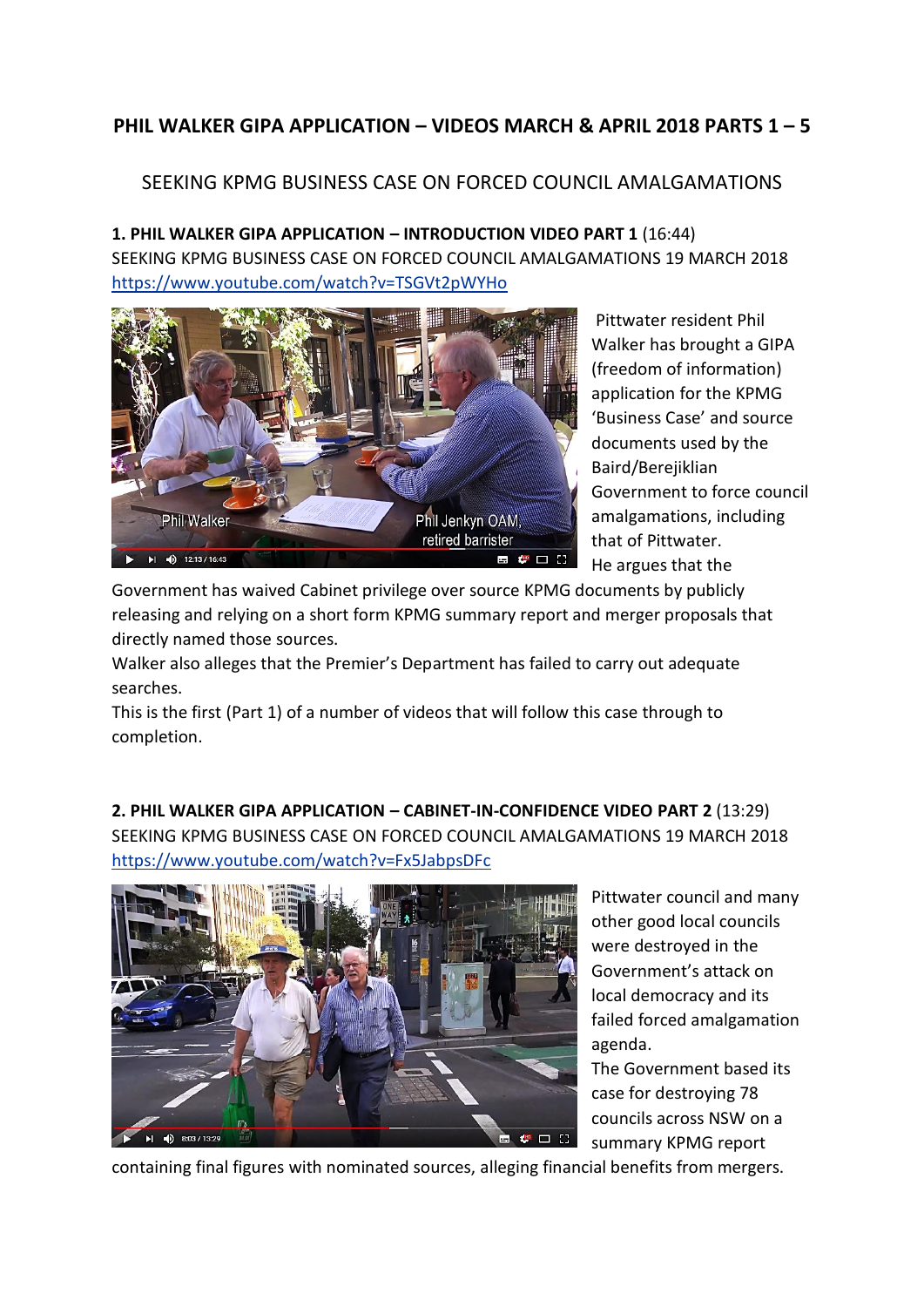The Government refuses to release these KPMG sources, including the 'Business Case' and 'merger impacts and analysis', on the basis of 'Cabinet-in-confidence'.

However, to date they have released over 40 KPMG documents to Phil Walker in this GIPA application, all stamped 'Cabinet-in-confidence'. They have waived their privilege over those documents. Are they not also by their actions deemed to have waived any claim of 'Cabinetin-confidence' over KPMG source documents?

Shouldn't the Government publicly release these kind of documents anyway, whether it is over forced amalgamations, moving the Powerhouse, building stadiums or light rail or motorways? Doesn't the public interest, fairness and transparency demand it? This is the second (Part 2) of a number of videos that will follow this case through to completion.

## **3. PHIL WALKER GIPA APPLICATION – PREPARATION VIDEO PART 3** (7:46)

SEEKING KPMG BUSINESS CASE ON FORCED COUNCIL AMALGAMATIONS 26 MARCH 2018 <https://youtu.be/HGlUCQVD1w8>



Phil Walker was in court on 26 March at a directions hearing before the Tribunal. Issues arose relating to representation, the scope of the application and evidence to be called for the hearing. In Hyde Park afterwards, a discussion ensued between Phil Walker and Phil Jenkyn

about the preparation needed for the hearing, affidavit evidence about surrounding circumstances and KPMG reports, and generally about the conduct of the Department and Government.

A Government hiding KPMG source material while at the same time spruiking billions of dollars of alleged benefits from the KPMG report is a low act and a complete disgrace. Those who fight for the public interest should never be seen by governments as the enemy. This is the third (Part 3) of a number of videos that will follow this case through to completion.

**4. PHIL WALKER GIPA APPLICATION – THE HEARING VIDEO PART 4** (14:43) SEEKING KPMG BUSINESS CASE ON FORCED COUNCIL AMALGAMATIONS 10 APRIL 2018 [https://www.youtube.com/watch?v=-e1\\_c4LTcn8](https://www.youtube.com/watch?v=-e1_c4LTcn8)